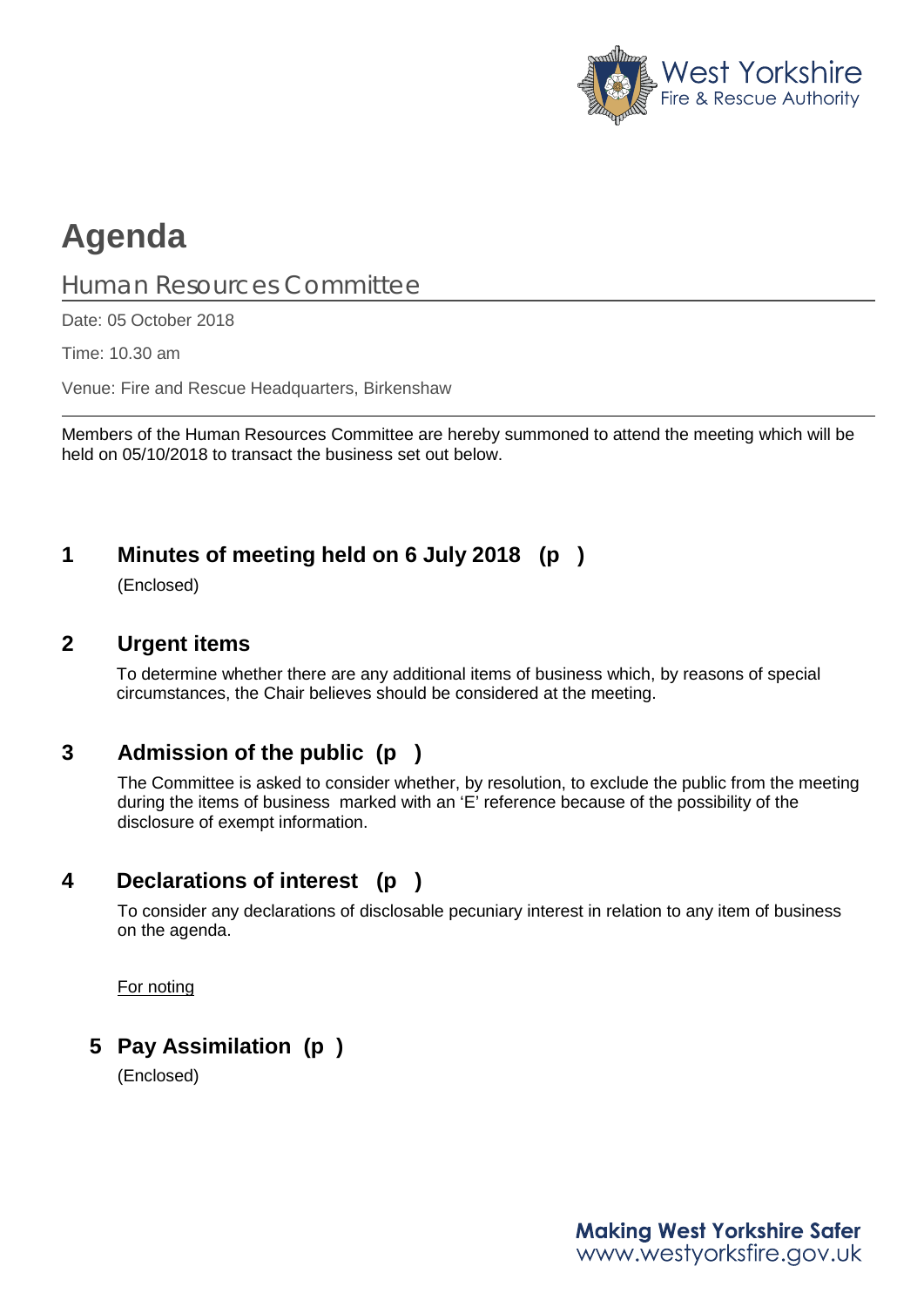- **6 Work experience programme – proposals (p )**  (Enclosed)
- **7 Accident analysis 2017 - 18 (p )** (Enclosed)

For decision

- **8 Human Resources Activity report (p )**  (Enclosed)
- **9 Politically restricted posts – policy (p )** (Enclosed)
- **10 Firefighter recruitment 2018 (p )**  (Enclosed)
- **11 Detection, Investigation and Monitoring (DIM) – capability review (p )**  (Enclosed)
- **12 Review of Middle Manager duty systems (p )** (Enclosed)
- **13 Alignment of the Green Book establishment with financial budget (p )**  (Enclosed)
- **14 Training Strategy (p )**  (Enclosed)
- **E15 Yorkshire and Humberside Employers' Association Minutes – 5 July 2018 (p )**

(Enclosed)